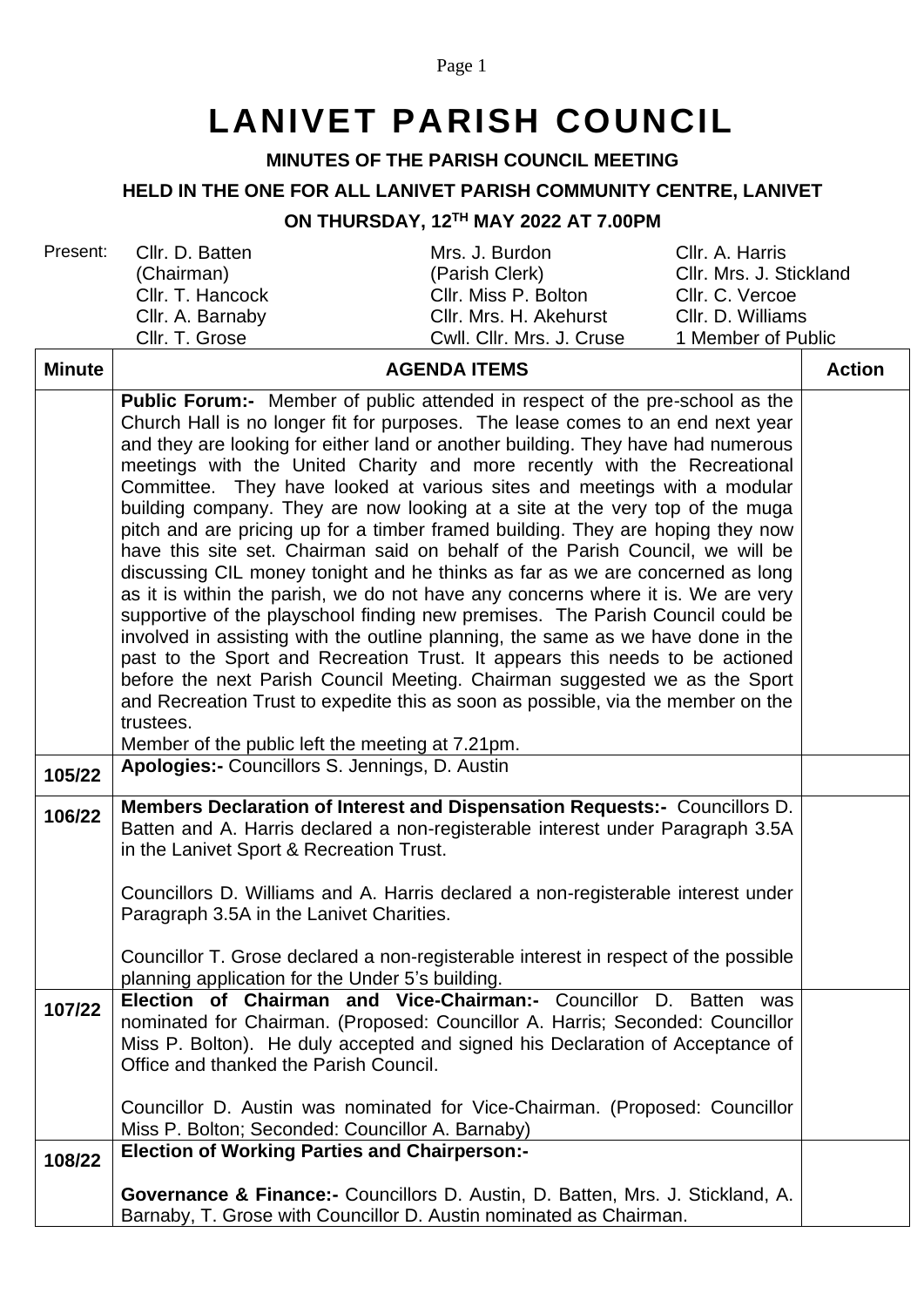| Page 2 |                                                                                                                                                                                                                                                                                                                                                                                                                                                                                                                                                                                                                                                                                                                                                                                 |                                        |  |
|--------|---------------------------------------------------------------------------------------------------------------------------------------------------------------------------------------------------------------------------------------------------------------------------------------------------------------------------------------------------------------------------------------------------------------------------------------------------------------------------------------------------------------------------------------------------------------------------------------------------------------------------------------------------------------------------------------------------------------------------------------------------------------------------------|----------------------------------------|--|
|        | Burial:- Councillors D. Batten, T. Hancock, A. Barnaby, T. Grose, D. Williams.                                                                                                                                                                                                                                                                                                                                                                                                                                                                                                                                                                                                                                                                                                  |                                        |  |
|        | Services (Footpaths/Village Green/Public Conveniences):- Councillors D.<br>Batten, T. Hancock, A. Barnaby, T. Grose, D. Williams.                                                                                                                                                                                                                                                                                                                                                                                                                                                                                                                                                                                                                                               |                                        |  |
|        | (Proposed: Councillor T. Grose; Seconded: Councillor T. Hancock)<br>Action: Clerk to circulate paperwork.                                                                                                                                                                                                                                                                                                                                                                                                                                                                                                                                                                                                                                                                       | <b>Clerk</b>                           |  |
| 109/22 | <b>Election of Representatives:-</b>                                                                                                                                                                                                                                                                                                                                                                                                                                                                                                                                                                                                                                                                                                                                            |                                        |  |
|        | Area Network and Rural Parishes:- Councillor Miss P. Bolton, D. Batten, S.<br>Jennings as Parish representatives.                                                                                                                                                                                                                                                                                                                                                                                                                                                                                                                                                                                                                                                               |                                        |  |
|        | Lanivet Parish Sport & Recreation Trust:- Councillors A. Harris and Mrs. H.<br>Akehurst nominated as the Parish representatives.                                                                                                                                                                                                                                                                                                                                                                                                                                                                                                                                                                                                                                                |                                        |  |
|        | <b>Camel Trail:- Councillors Miss P. Bolton and S. Jennings.</b>                                                                                                                                                                                                                                                                                                                                                                                                                                                                                                                                                                                                                                                                                                                |                                        |  |
|        | (Proposed: Councillor T. Grose; Seconded: Councillor T. Hancock)<br>Action: Clerk to circulate paperwork.                                                                                                                                                                                                                                                                                                                                                                                                                                                                                                                                                                                                                                                                       | <b>Clerk</b>                           |  |
| 110/22 | Minutes of the Monthly Main and Annual Parish Meetings held on Thursday<br>14th April 2022:- Resolved the Minutes of the Monthly Main and Annual Parish<br>Meetings held on the 14 <sup>th</sup> April 2022 as circulated were confirmed as a true and<br>accurate record and duly signed by the Vice-Chairman (Proposed: Councillor<br>Miss P. Bolton; Seconded: Councillor A. Barnaby)                                                                                                                                                                                                                                                                                                                                                                                        |                                        |  |
| 111/22 | Matters Arising from the Monthly and Annual Parish Meetings held on<br>Thursday 14th April 2022:-                                                                                                                                                                                                                                                                                                                                                                                                                                                                                                                                                                                                                                                                               |                                        |  |
|        | <b>Page 1 Min.124/21 BT Pole:-</b> Clerk asked Councillors if the pole had been<br>removed. It was noted that it was still in place and notices are on advising<br>removal imminent. Action: Cornwall Councillor Mrs. J. Cruse to follow up and<br>copy Rachael Tatlow in.                                                                                                                                                                                                                                                                                                                                                                                                                                                                                                      | Cwll. Cllr.<br>Mrs. J.<br><b>Cruse</b> |  |
|        | Page 3 Min.89/22 Grasscutting:- Clerk reported there had been liaison and this<br>would be reported by the Chairman under Village Green later on the agenda.                                                                                                                                                                                                                                                                                                                                                                                                                                                                                                                                                                                                                    |                                        |  |
|        | Page 5 Min.91/22 Annual Insurance Premium:- Clerk reported this had now<br>been taken out for 1 year and then it could be reviewed next year to obtain further<br>quotes. Clerk to liaise with CALC to perhaps put a survey out to Clerks regarding<br>minimum and maximum rough figures for Parish Council insurance, not exact<br>amounts Action: Clerk.                                                                                                                                                                                                                                                                                                                                                                                                                      | <b>Clerk</b>                           |  |
| 112/22 | Monthly Cornwall Councillor Report:- Cornwall Councillor Mrs. J. Cruse<br>reported as follows:-                                                                                                                                                                                                                                                                                                                                                                                                                                                                                                                                                                                                                                                                                 |                                        |  |
|        | I have received several emails and noted comments on Social Media<br>regarding the dangerous driving along Truro Road. As the Chairman has<br>pointed out this is classed by National Highways as a main trunk road and<br>therefore, cannot be considered for the 20mph is plenty campaign. As there<br>now appears to be damage to property is there any possibility of CCTV<br>cameras in the centre of the village? I have on a previous occasion followed<br>up the misunderstanding regarding where the 30mph was due to be extended<br>to. I have been told that the 40mph is in place where it is as it complies with<br>National Highways speed rules. I would concur the only successful way of<br>controlling speed would be to have average speed cameras in place. |                                        |  |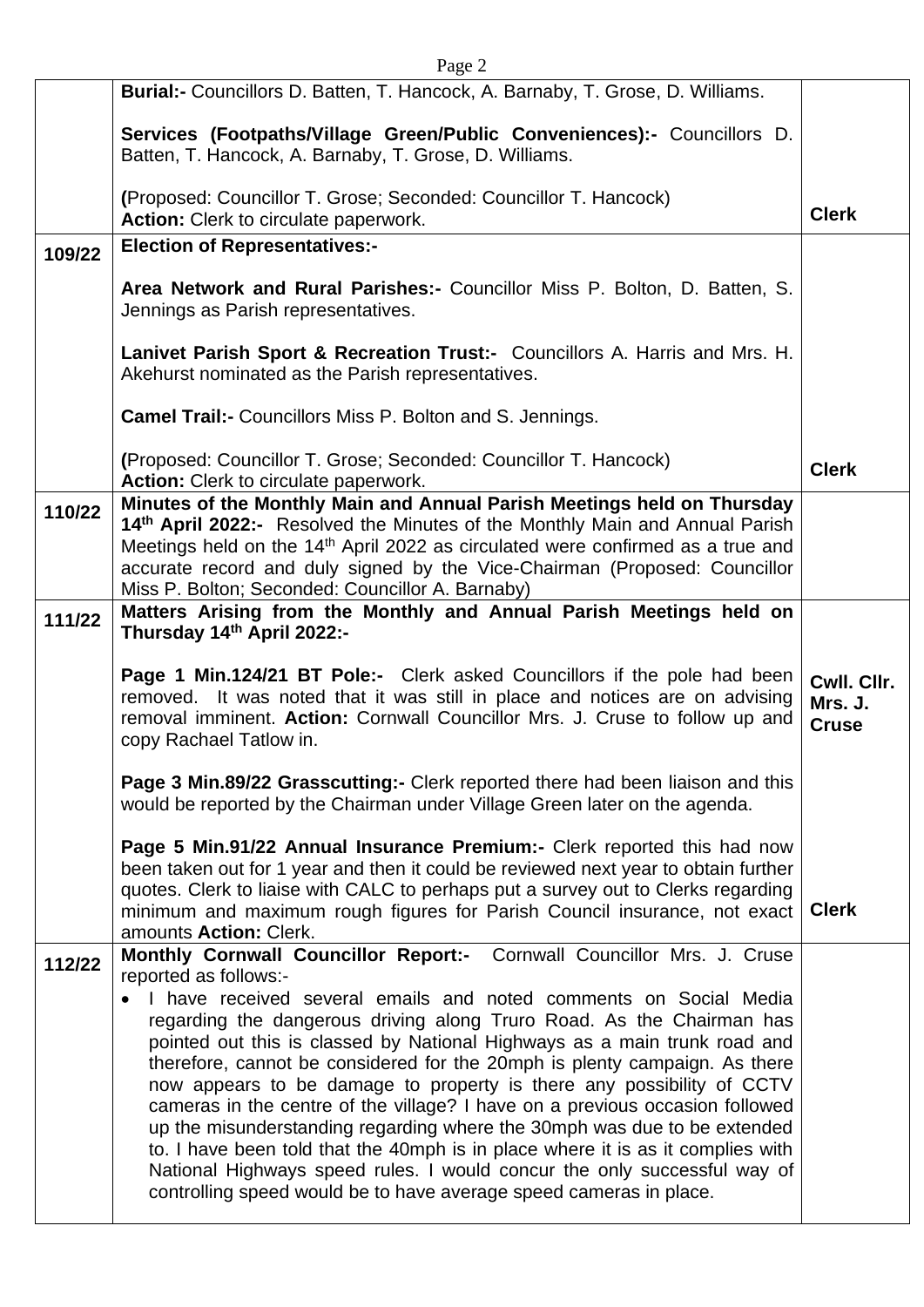Page 3

|        | The Bridge at Ruthernbridge is now repaired. Withiel Parish Council are<br>$\bullet$                                                                                 |                        |
|--------|----------------------------------------------------------------------------------------------------------------------------------------------------------------------|------------------------|
|        | interested in installing a CCTV camera which would have to be on the<br>Nanstallon side of the bridge. I do not favour asking residents to host this. I              |                        |
|        | understand there is a suitable post with an electricity supply. Perhaps we can                                                                                       |                        |
|        | have a conversation about this. I have confirmation from Cornwall Highways<br>that any property that is damaged by a car or lorry can claim as the victim for        |                        |
|        | damages should there be photographic evidence. The damage at                                                                                                         |                        |
|        | Hellandbridge which was caught on CCTV is being pursued in this manner.<br>The only other idea is a rapid response camera which is put in and taken out              |                        |
|        | and monitored by Tolvaddon. Chairman suggested all three parishes                                                                                                    |                        |
|        | surrounding the bridge possibly contribute towards this. The other practical<br>point is where a camera would be positioned is the angle of it so it can view        |                        |
|        | the number plate. Lanivet Parish Council would have no objections to                                                                                                 |                        |
|        | anything being put up at Ruthernbridge and we support the proposal by                                                                                                |                        |
|        | Withiel Parish Council to investigate the use of CCTV at Ruthernbridge<br>(Proposed: Councillor; Seconded: Councillor) Action: Cornwall Councillor                   | Cwll. Cllr.<br>Mrs. J. |
|        | Mrs. J. Cruse.                                                                                                                                                       | <b>Cruse</b>           |
|        | The Lakeview (Waterside) complex has been recently purchased and I have<br>٠                                                                                         |                        |
|        | seen plans for an Amendment to the provision of 36 Golf Homes. Perhaps we<br>can discuss this at the meeting tomorrow. Clerk mentioned the Parish Council            | Cwll. Cllr.            |
|        | were unable to obtain an extension of time to discuss at our next meeting                                                                                            | Mrs. J.                |
|        | Action: Cornwall Councillor Mrs. J. Cruse to establish whether this is any CIL<br>money connected to this development, she will also query the access.               | <b>Cruse</b>           |
|        | The embargo on the Camel SAC remains as Natural England produced some<br>$\bullet$                                                                                   |                        |
|        | new data which affected the Councils' calculator. Work continues to go ahead<br>to find solutions that are workable. I attended a presentation which gave all        |                        |
|        | the options available for mitigation and it was clear that some of the solutions                                                                                     |                        |
|        | would involve developers in considerable expense. Some solutions would<br>take years to provide results.                                                             |                        |
|        | Average speed cameras, she asked how much more it would cost. Chairman                                                                                               | Cwll. Cllr.            |
|        | reported it would be approximately £40,000. Chairman asked if Cornwall<br>Councillor Mrs. J. Cruse could take the lead on this <b>Action:</b> Cornwall               | Mrs. J.                |
|        | Councillor Mrs. J. Cruse                                                                                                                                             | <b>Cruse</b>           |
|        | Chairman thanked Cornwall Councillor Mrs. J. Cruse's for her report and                                                                                              |                        |
| 113/22 | attending the meeting this evening and for everything she does.<br>Highway Issues/Footpath Issues/Damaged Signs in the Parish (Including                             |                        |
|        | Maintenance of Verges in the Parish and update on report from Cormac):-                                                                                              |                        |
|        | <b>Highway Issues:- None.</b>                                                                                                                                        |                        |
|        | Maintenance of Verges in the Parish: - Chairman reported after speaking with<br>Rachael Tatlow they were going to finish tidying up the footpath area from St.       |                        |
|        | Benets Abbey into the village. The other matter was the 5.2 metres for the trees                                                                                     |                        |
|        | to be taken down. Rachael Tatlow had sent a map which was an extract from the                                                                                        |                        |
|        | Land Registry that shows the problem we have on Truro Road.<br>Everything on the inside of the footpath is usually the landowners responsibility                     |                        |
|        | and is in parts of the village, however, when you get below the Fish and Chip                                                                                        |                        |
|        | Shop, it appeared the boundary finished at the river and not at the footpath. It<br>was suggested that Rachael Tatlow looks at the Land Registry to establish who is |                        |
|        | responsible for what in the whole of the area walked. Councillor A. Barnaby                                                                                          |                        |
|        | advised she had taken details of properties and was going to approach<br>homeowners to tidy their hedges back and send out someone to review what                    | Clerk/                 |
|        | needed action. They were also going to clear the area at Lamorrick. Chairman                                                                                         | <b>Chairman</b>        |
|        | and Clerk to liaise with Rachael Tatlow Action: Clerk/Chairman.                                                                                                      |                        |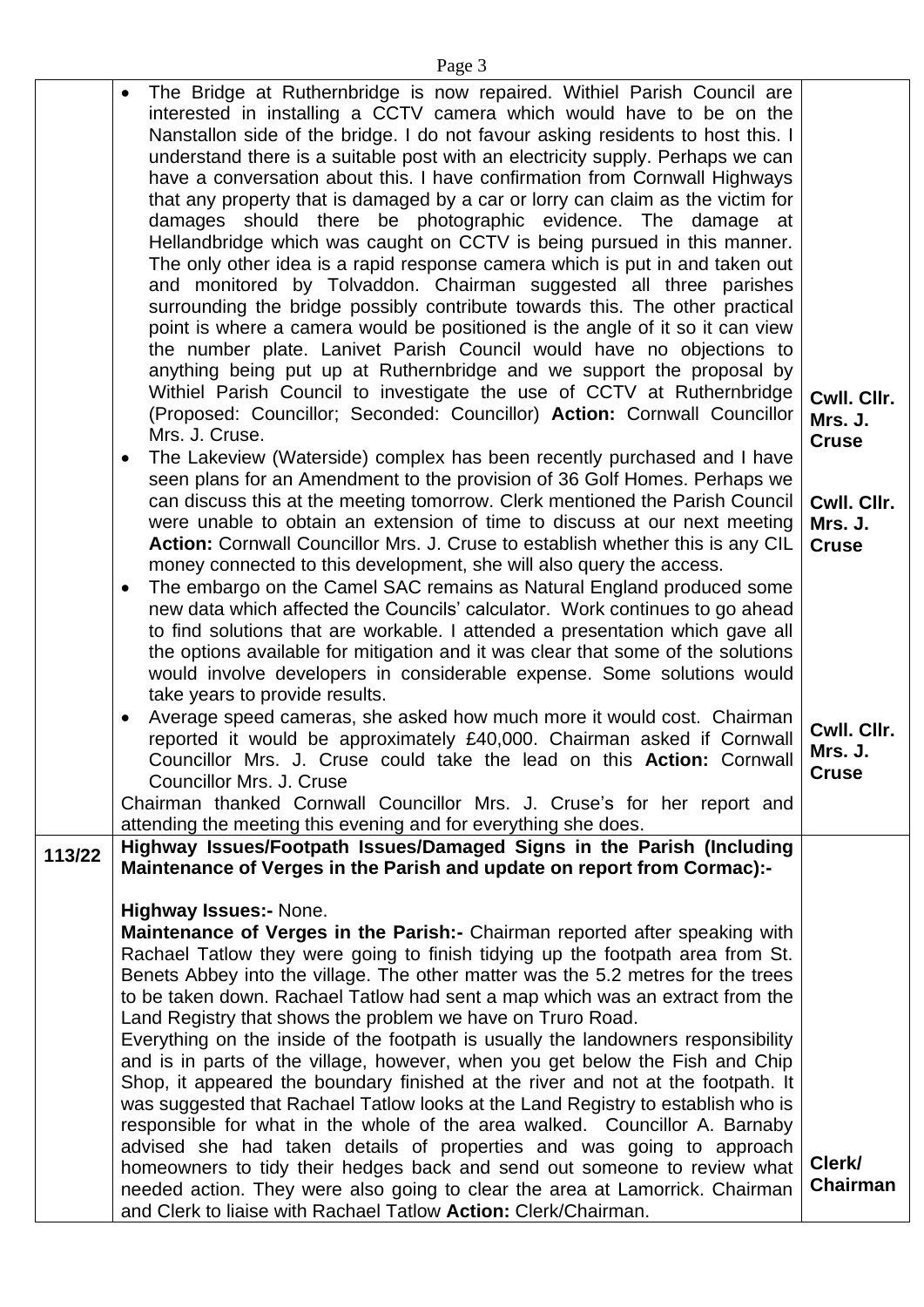|--|--|

|        | Footpaths:- Change of Right of Way at Lamorick, Lanivet - Clerk reported an<br>update had been received as follows - We are just about to embark on a round of<br>landowner consultations/informal consultations, however, as this is a recent case<br>you may not receive anything until later this year as we have a back log of over<br>100 cases awaiting consultation. When we do carry out the consultation, we will<br>be looking for evidence to either support or refute the status of a path. Matters<br>such as privacy, unsuitability or lack of use for instance are not relevant when<br>considering if historical public rights exist, so that is something to bear in mind for<br>the future. In preparation for the consultation if you, or your Parishioners, are<br>interested in researching the background to this case and seeing what<br>documentary evidence exists then I would suggest a visit to Kresen<br>Kernow Kresen Kernow - A home for Cornwall's archives to look at the available<br>historical documentation for themselves. It is also worth reading one of the<br>Council's Decision Reports to gauge the type of information that we will be<br>looking for. Examples can be found here Definitive Map Modification Order<br>Reports - Cornwall Council Action: Keep Pending. | <b>Clerk</b> |
|--------|----------------------------------------------------------------------------------------------------------------------------------------------------------------------------------------------------------------------------------------------------------------------------------------------------------------------------------------------------------------------------------------------------------------------------------------------------------------------------------------------------------------------------------------------------------------------------------------------------------------------------------------------------------------------------------------------------------------------------------------------------------------------------------------------------------------------------------------------------------------------------------------------------------------------------------------------------------------------------------------------------------------------------------------------------------------------------------------------------------------------------------------------------------------------------------------------------------------------------------------------------------------------------------------------------------------------|--------------|
|        | Damaged Signs in the Parish:- None.                                                                                                                                                                                                                                                                                                                                                                                                                                                                                                                                                                                                                                                                                                                                                                                                                                                                                                                                                                                                                                                                                                                                                                                                                                                                                  |              |
| 114/22 | Cornwall Councillor Mrs. J. Cruse left the meeting at 8.45.pm.<br>Applications/Results/Correspondence/Letters<br><b>Objection</b><br><b>Planning</b><br>of<br>received (Including Possible Planning Application for Under 5's building): -                                                                                                                                                                                                                                                                                                                                                                                                                                                                                                                                                                                                                                                                                                                                                                                                                                                                                                                                                                                                                                                                           |              |
|        | <b>Planning Applications:-</b>                                                                                                                                                                                                                                                                                                                                                                                                                                                                                                                                                                                                                                                                                                                                                                                                                                                                                                                                                                                                                                                                                                                                                                                                                                                                                       |              |
|        | PA22/03304 - Mr. & Mrs. Cooper-Kimpton - Proposed side extension and side<br>infill, replacing existing conservatory, Morwenna House, Road from Bodreath to<br>Ty Cornel, Nanstallon - Parish Council to go with Cornwall Councils Planning<br>Officers recommendations on this application (Proposed: Councillor A.<br>Barnaby; Seconded: Councillor Miss P. Bolton)                                                                                                                                                                                                                                                                                                                                                                                                                                                                                                                                                                                                                                                                                                                                                                                                                                                                                                                                                | <b>Clerk</b> |
|        | PA22/03809 - Mr. Difford - Construction of side and rear partially hipped single<br>storage extension with associated internal remodelling, Blencartra House, Kirland<br>Bower, Bodmin - Support (Proposed: Councillor A. Harris; Seconded: Councillor<br>A. Barnaby)                                                                                                                                                                                                                                                                                                                                                                                                                                                                                                                                                                                                                                                                                                                                                                                                                                                                                                                                                                                                                                                | <b>Clerk</b> |
|        | <b>PA22/02752 - Mr. Michael Lobb</b> - Construction of covered yard in association<br>with existing farm operations, Penvercoe Farm, Ruthern, Bodmin - Support<br>(Proposed: Councillor Miss P. Bolton; Seconded: Councillor Mrs. H. Akehurst)                                                                                                                                                                                                                                                                                                                                                                                                                                                                                                                                                                                                                                                                                                                                                                                                                                                                                                                                                                                                                                                                       | <b>Clerk</b> |
|        | Chairman raised planning application received, we had requested an extension of<br>time, but it was not permitted:-<br>PA22/04270 - Park Holidays UK Limited - Non-material amendment (NMA2) in<br>relation to Decision Notice PA10/05936 (NMA PA14/07963) dated 25/11/2010 for<br>amendments to the approved layout and construction of 36 golf lodges, Lakeview<br>Country Club, Lanivet - This application was discussed and there is nothing<br>the Parish Council could do as sent too late for our agenda                                                                                                                                                                                                                                                                                                                                                                                                                                                                                                                                                                                                                                                                                                                                                                                                      | <b>Clerk</b> |
|        | Councillor T. Grose declared a non-registerable interest in respect of the<br>following matter to be discussed:-<br>Possible Planning Application for Under 5's building:- Chairman reported<br>following public forum earlier, we as such cannot put the planning application in<br>as this is something the Charities need to so.                                                                                                                                                                                                                                                                                                                                                                                                                                                                                                                                                                                                                                                                                                                                                                                                                                                                                                                                                                                  |              |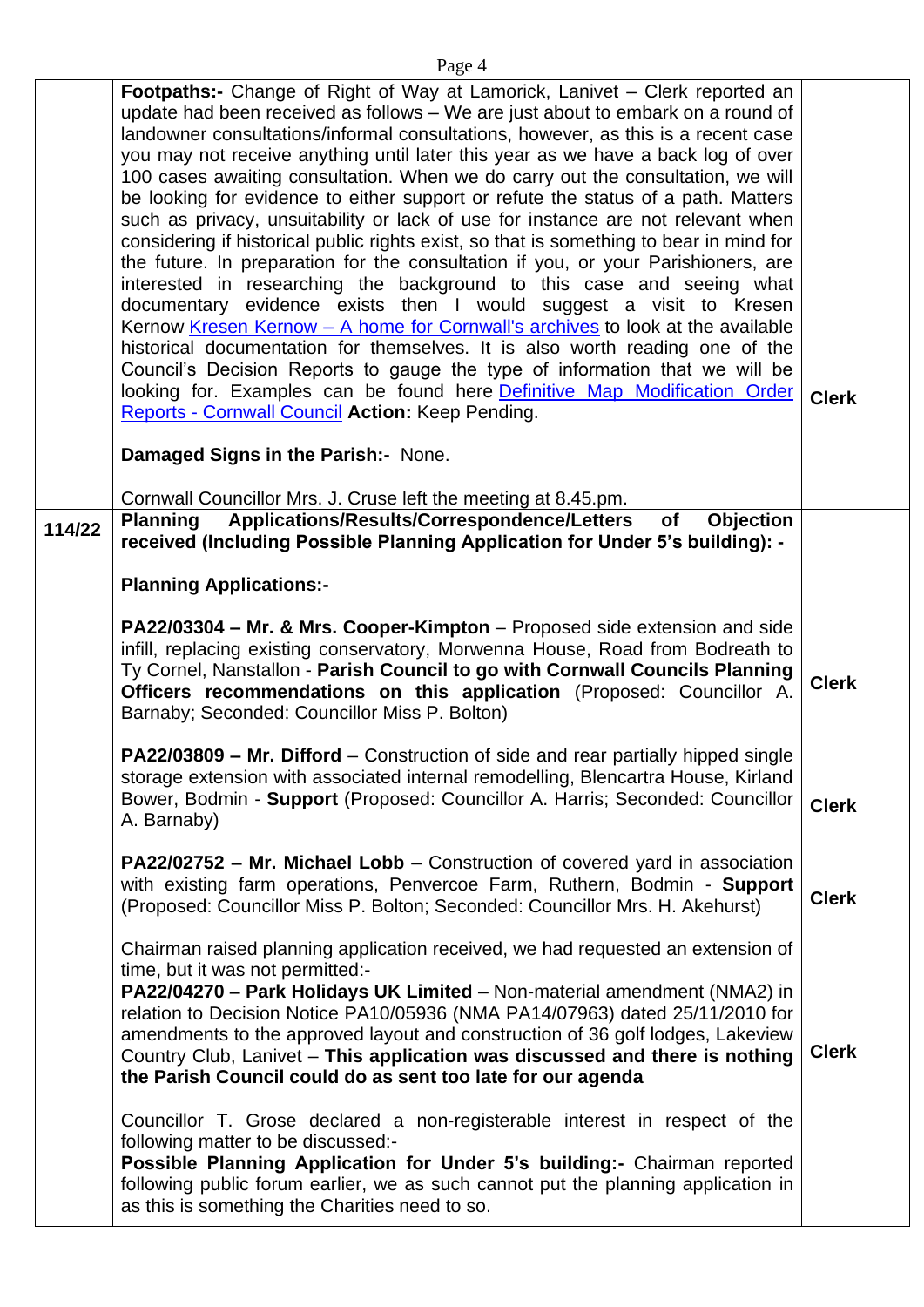|        | It was resolved to fund the outline planning application (Proposed: Councillor   Clerk<br>Miss P. Bolton; Seconded: Councillor A. Barnaby) Action: Clerk.                                                                                                                                                            |         |                                                                    |                 |
|--------|----------------------------------------------------------------------------------------------------------------------------------------------------------------------------------------------------------------------------------------------------------------------------------------------------------------------|---------|--------------------------------------------------------------------|-----------------|
| 115/22 | <b>Accounts &amp; Any Applications for Grants &amp; Donations (Including Community</b><br>Infrastructure Levy (CIL) Payments):- The Parish Council approved payment of<br>the following accounts for May 2022 as per Financial Regulations (Proposed:<br>Councillor A. Barnaby; Seconded: Councillor Miss P. Bolton) |         |                                                                    |                 |
|        | <b>Cornwall ALC Limited</b>                                                                                                                                                                                                                                                                                          | £772.81 | Membership 2022/2023                                               |                 |
|        | Mr. A. J. Barnaby<br>Gallagher Insurance                                                                                                                                                                                                                                                                             |         | £64.30   Paint/Compost/Etc<br>£1,150.44   Annual Insurance Renewal |                 |
|        | Miss Stephanie Horton - Toilets                                                                                                                                                                                                                                                                                      |         | £161.00   11/4/22-24/4/22                                          |                 |
|        | <b>Cornwall ALC Limited</b>                                                                                                                                                                                                                                                                                          |         | £36.00   Training - Chairman                                       |                 |
|        | Designed 2 Create                                                                                                                                                                                                                                                                                                    |         | £158.40   Signs for Cemetery                                       |                 |
|        | Duchy Cemetery's Limited                                                                                                                                                                                                                                                                                             |         | £475.00   Interment - Heard                                        |                 |
|        | Rospa Playsafety Limited                                                                                                                                                                                                                                                                                             |         | £100.80   Annual Play Inspection                                   |                 |
|        | <b>British Gas</b>                                                                                                                                                                                                                                                                                                   | £29.57  | 7/3/22-6/4/22                                                      | <b>Clerk</b>    |
|        | Miss Stephanie Horton - Toilets                                                                                                                                                                                                                                                                                      |         | £161.00   25/4/22-8/5/22                                           |                 |
|        | K.F. Bartlett Limited                                                                                                                                                                                                                                                                                                |         | £6,723.80   Final Payment for Cafe                                 |                 |
|        | Lloyds Bank - Service Charges                                                                                                                                                                                                                                                                                        |         | £7.00   May 2022                                                   |                 |
|        | DMC-IT - Website Updating                                                                                                                                                                                                                                                                                            |         | £25.00   April 2022                                                |                 |
|        | Mrs. J. Burdon Salary & Expenses                                                                                                                                                                                                                                                                                     |         | £516.50   May 2022                                                 |                 |
|        | <b>CC Pension Scheme</b>                                                                                                                                                                                                                                                                                             |         | £161.60   May 2022                                                 |                 |
|        | Inland Revenue - Income Tax                                                                                                                                                                                                                                                                                          |         | £113.20   May 2022                                                 |                 |
|        | <b>Receipt: Lanivet School</b>                                                                                                                                                                                                                                                                                       | £999.00 | Grasscutting                                                       |                 |
|        | Approval for payment of invoices from The Lawn Ranger in the sum of                                                                                                                                                                                                                                                  |         |                                                                    |                 |
|        | £1,170.99 for April (Proposed: Councillor A. Barnaby; Seconded: Councillor D.                                                                                                                                                                                                                                        |         |                                                                    | <b>Clerk</b>    |
|        | Williams) Action: Clerk. £878.58 for May subject to Councillors A. Barnaby's<br>approval, once work has been checked (Proposed: Councillor C. Vercoe;                                                                                                                                                                |         |                                                                    |                 |
|        | Seconded: Councillor T. Hancock) Action: Clerk. It was noted the Village                                                                                                                                                                                                                                             |         |                                                                    |                 |
|        | Green is looking excellent and it was agreed to confirm this.                                                                                                                                                                                                                                                        |         |                                                                    | <b>Clerk</b>    |
|        | It was agreed to include Councillor Mrs. J. Stickland on approval for these                                                                                                                                                                                                                                          |         |                                                                    | <b>Clerk</b>    |
|        | invoices going forward as she makes a note of the dates of mowing Action:                                                                                                                                                                                                                                            |         |                                                                    |                 |
|        | Clerk.                                                                                                                                                                                                                                                                                                               |         |                                                                    | Chairman/       |
|        |                                                                                                                                                                                                                                                                                                                      |         |                                                                    | CIIrs. A.       |
|        | Chairman reported an email has been received from the Contractor and he                                                                                                                                                                                                                                              |         |                                                                    | Barnaby/        |
|        | would like to through this with Councillors A. Barnaby and D. Williams to agree                                                                                                                                                                                                                                      |         |                                                                    | D.              |
|        | exactly what is required and when, Park, Village Green and Cemetery twice a                                                                                                                                                                                                                                          |         |                                                                    | <b>Williams</b> |
|        | month Action: Chairman/Councillors A. Barnaby and D. Williams.                                                                                                                                                                                                                                                       |         |                                                                    |                 |
|        | Debit Card application:- Clerk reported we were still waiting for the debit<br>cards to arrive Action: Keep Pending.                                                                                                                                                                                                 |         |                                                                    | <b>Clerk</b>    |
|        | Community Infrastructure Levy (CIL) Payments:- Chairman reported                                                                                                                                                                                                                                                     |         |                                                                    |                 |
|        | confirmation had been received advising on the CIL payment of £2,229.29 and                                                                                                                                                                                                                                          |         |                                                                    |                 |
|        | would like to set this aside for the Under 5's in the first instance (Proposed:                                                                                                                                                                                                                                      |         |                                                                    |                 |
|        | Councillor D. Williams; Seconded: Councillor A. Barnaby) All in favour                                                                                                                                                                                                                                               |         |                                                                    |                 |
| 116/22 | Pre-Approval of Unaudited Annual Accounts for the year ending 31 <sup>st</sup> March                                                                                                                                                                                                                                 |         |                                                                    |                 |
|        | 2022:- Chairman reported on draft accounts and agreement on specific funds. It                                                                                                                                                                                                                                       |         |                                                                    |                 |
|        | agreed to accept the specific reserves. Chairman reported on the reserves and                                                                                                                                                                                                                                        |         |                                                                    |                 |
|        | noted the Sport and Recreation funds was the kitchen we agreed to pay for                                                                                                                                                                                                                                            |         |                                                                    |                 |
|        | instead of giving the £5,000 per year and making a one-off payment (Proposed:                                                                                                                                                                                                                                        |         |                                                                    |                 |
|        | Councillor Miss P. Bolton; Seconded: Councillor Mrs. J. Stickland)                                                                                                                                                                                                                                                   |         |                                                                    |                 |
|        |                                                                                                                                                                                                                                                                                                                      |         |                                                                    |                 |
|        |                                                                                                                                                                                                                                                                                                                      |         |                                                                    |                 |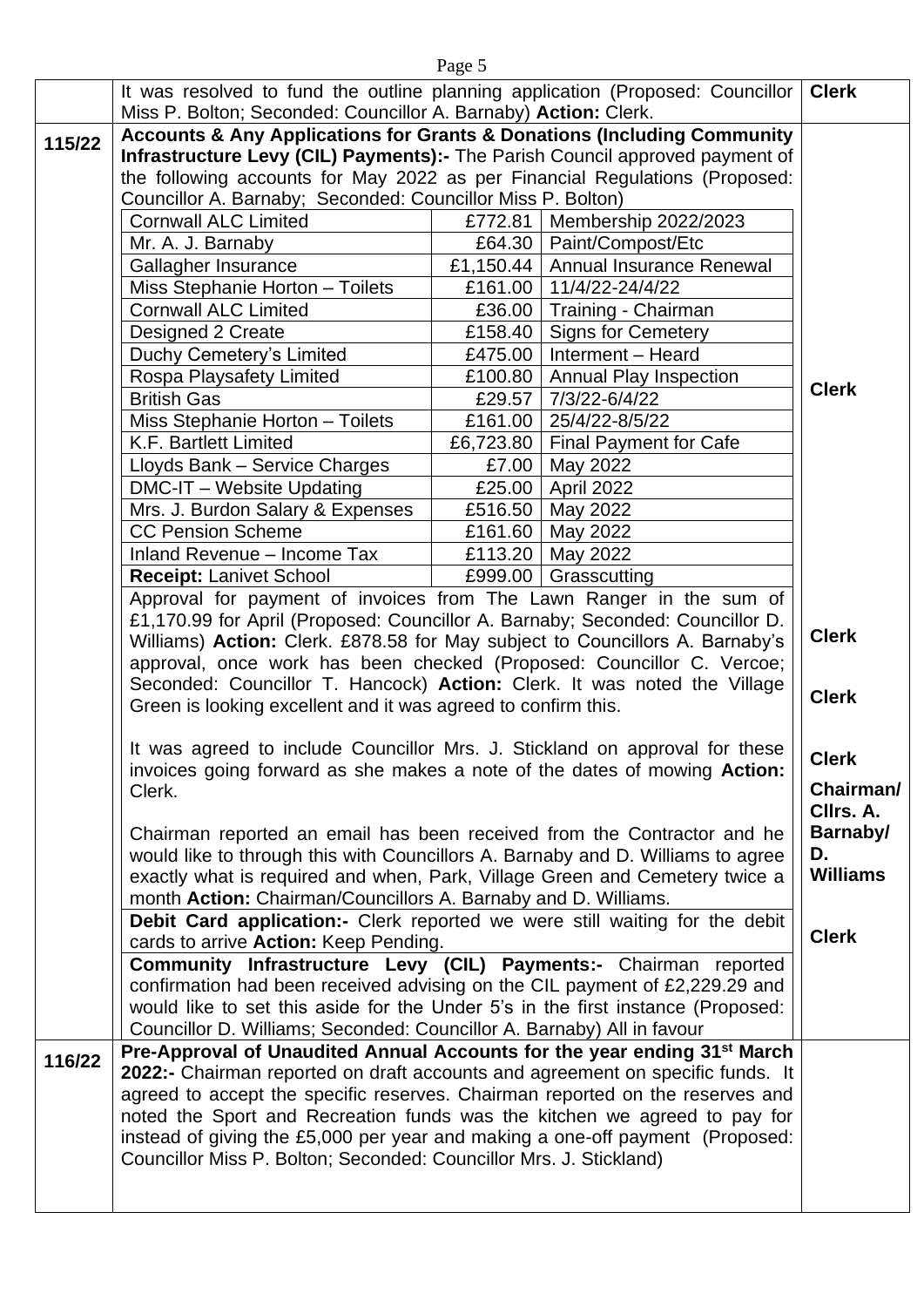|        | Councillor A. Harris queried the Section 106 funding for Tremore development<br>and when the Parish Council is likely to receive. It was agreed to liaise with<br>Cornwall Councillor Mrs. J. Cruse to establish who looks after Section 106 funds<br>and to establish whether the Parish Council can receive and why we have not<br>been approached, especially as the development was in Lanivet Parish Action:<br>Cornwall Councillor Mrs. J. Cruse.                                                                                                                                                                                                                                                                                                                                                                                                                                                                                                                                                                                                                                                                                                                                                                                                                                                                                                                                                                                                                                                                                                                                                                                                                                                                                                                                                                                                                                                                                                                                                                                                                                                                                                                                                                                                                                                                                                                                                                                                                                                                                                                                                                                                                                                                                                                                                                           | Cwll. Cllr.<br>Mrs. J.<br><b>Cruse</b>       |
|--------|-----------------------------------------------------------------------------------------------------------------------------------------------------------------------------------------------------------------------------------------------------------------------------------------------------------------------------------------------------------------------------------------------------------------------------------------------------------------------------------------------------------------------------------------------------------------------------------------------------------------------------------------------------------------------------------------------------------------------------------------------------------------------------------------------------------------------------------------------------------------------------------------------------------------------------------------------------------------------------------------------------------------------------------------------------------------------------------------------------------------------------------------------------------------------------------------------------------------------------------------------------------------------------------------------------------------------------------------------------------------------------------------------------------------------------------------------------------------------------------------------------------------------------------------------------------------------------------------------------------------------------------------------------------------------------------------------------------------------------------------------------------------------------------------------------------------------------------------------------------------------------------------------------------------------------------------------------------------------------------------------------------------------------------------------------------------------------------------------------------------------------------------------------------------------------------------------------------------------------------------------------------------------------------------------------------------------------------------------------------------------------------------------------------------------------------------------------------------------------------------------------------------------------------------------------------------------------------------------------------------------------------------------------------------------------------------------------------------------------------------------------------------------------------------------------------------------------------|----------------------------------------------|
| 117/22 | Lanivet Parish Affordable Housing Working Party Update from Chairman:-<br>No update.                                                                                                                                                                                                                                                                                                                                                                                                                                                                                                                                                                                                                                                                                                                                                                                                                                                                                                                                                                                                                                                                                                                                                                                                                                                                                                                                                                                                                                                                                                                                                                                                                                                                                                                                                                                                                                                                                                                                                                                                                                                                                                                                                                                                                                                                                                                                                                                                                                                                                                                                                                                                                                                                                                                                              |                                              |
| 118/22 | Lanivet Parish Sport & Recreation Trust Update:- Apologies received so no<br>monthly report, he will send next month.                                                                                                                                                                                                                                                                                                                                                                                                                                                                                                                                                                                                                                                                                                                                                                                                                                                                                                                                                                                                                                                                                                                                                                                                                                                                                                                                                                                                                                                                                                                                                                                                                                                                                                                                                                                                                                                                                                                                                                                                                                                                                                                                                                                                                                                                                                                                                                                                                                                                                                                                                                                                                                                                                                             |                                              |
| 119/22 | <b>Community Network Panel Meeting Update:- No update.</b>                                                                                                                                                                                                                                                                                                                                                                                                                                                                                                                                                                                                                                                                                                                                                                                                                                                                                                                                                                                                                                                                                                                                                                                                                                                                                                                                                                                                                                                                                                                                                                                                                                                                                                                                                                                                                                                                                                                                                                                                                                                                                                                                                                                                                                                                                                                                                                                                                                                                                                                                                                                                                                                                                                                                                                        |                                              |
| 120/22 | Lanivet Village Green/Play Equipment/Car Park/Bus Shelters (Including<br>Approval of Cemeteries and Play Area Weed Spray Quotation for works<br>following Site Meeting):- Ropsa Annual Play Inspection report circulated, paper<br>copy passed to Councillor A. Barnaby. Chairman reported there were comments<br>on the zip wire. It was proposed to send the report to Outdoor Play People<br>regarding the rubber matting (to be done as a separate quote and if they cannot<br>do request a recommendation) and zip wire comments, to have it inspected and<br>obtaining a quote for any necessary works, to ask firstly when they last carried<br>out works and ask them to liaise with Councillors A. Barnaby and T. Hancock (CJ<br>is the contact) (Councillor T. Hancock; Seconded: Councillor A. Barnaby) Action:<br>Clerk.<br>Councillor Mrs. J. Stickland reported on two areas sunk in. Councillor A. Barnaby<br>reported this needs patching, he has filled with chippings, but they have washed<br>out.<br>Approval of Cemeteries and Play Area Weed Spray Quotation for works<br>following Site Meeting:- Chairman reported we met with the Weed Treatment<br>Contractor last Saturday and concluded that we had him doing some and out<br>Grasscutting Contactor doing some and it made more sense for one Contractor<br>to carry out all weed treatment. Longer term we want the Village Green to be<br>properly managed with weed and feed, etc. Quote received from our Contractor<br>in the sum of £360.00 plus vat. It was resolved to approve (Proposed: Councillor<br>Miss P. Bolton; Seconded: Councillor Mrs. H. Akehurst) Action: Clerk.<br>Lanivet Car Park:- Chairman raised two vans parked for two weeks in the Car<br>Park, they are both taxed and have mot. Because of the size one of them are<br>backed into the bank. This Car Park is not for this type of parking, it is for daily<br>use.<br>Chairman asked if anyone knows the owner and whether they could speak to<br>them, advising it needs to be moved in two weeks' time. Councillor A. Barnaby<br>suggested a notice to be put on from the Lanivet Parish Council requesting it is<br>removed. Councillor Miss P. Bolton advised the Parish Council should be<br>informed of people parking for more than two days. Councillor A. Harris<br>suggested a notice in the noticeboard advising anyone parking for more than two<br>days should inform the Parish Council of their reasons. Chairman suggested<br>keeping a watch on the two vehicles. It was agreed to put a notice up $-$ please<br>contact the Parish Clerk as your vehicle has been left for more than a 24-hour<br>period Action: Clerk to obtain details as this is under review, name address,<br>contact number, email address and vehicle registration number. | <b>Clerk</b><br><b>Clerk</b><br><b>Clerk</b> |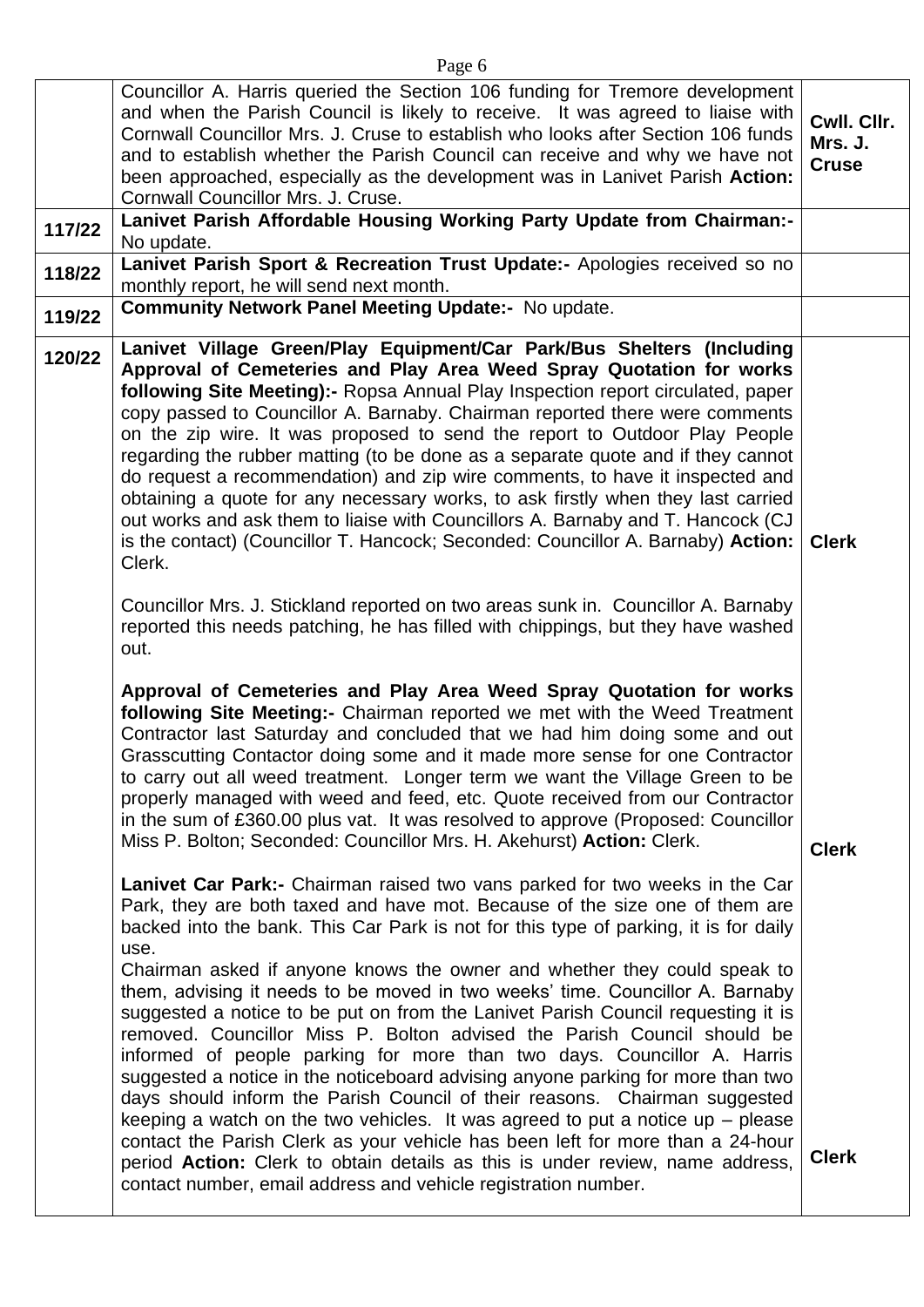|        | <b>Bus Shelters:- No update.</b>                                                                                                                                     |                        |
|--------|----------------------------------------------------------------------------------------------------------------------------------------------------------------------|------------------------|
|        |                                                                                                                                                                      |                        |
|        | Councillor A. Barnaby reported a tree needs removing on the Village Green.<br>Chairman suggested details are passed to the Clerk to obtain a quote for TPO           | <b>Clerk</b>           |
|        | application, removal and replacement Action: Clerk.                                                                                                                  |                        |
|        |                                                                                                                                                                      |                        |
|        | Councillor C. Vercoe reported on the ruts at the top of the tree and the tree<br>purchased for the bottom of the Village Green which is not an oak tree. It was      |                        |
|        | suggested a copper beech was purchased to replace it. This is the tree is the                                                                                        |                        |
|        | one that Cornwall Councillor Mrs. J. Cruse planted, and we need to know what it                                                                                      | Cwll. Cllr.<br>Mrs. J. |
|        | is and who supplied it Action: Clerk to ask Councillor Mrs. J. Cruse to establish<br>what make the tree is.                                                          | <b>Cruse</b>           |
| 121/22 | <b>Camel Trail Update:-</b> Councillor Miss P. Bolton sent a report which was                                                                                        |                        |
|        | circulated to Councillors advising there has been a number of complaints                                                                                             |                        |
|        | regarding the incorrect signage on the Camel Trail. This has been reported and<br>will be rectified in the near future.                                              |                        |
| 122/22 | Cemetery Matters (Including (a) Any applications for memorials,                                                                                                      |                        |
|        | inscriptions; (b) Letters in respect of unauthorised surrounds and items; (c)<br>Photographing of Burial Records):- No memorial applications received.               |                        |
|        |                                                                                                                                                                      |                        |
|        | Letters in respect of unauthorised surrounds and items:- It was resolved to                                                                                          |                        |
|        | send letters as circulated (Proposed: Councillor A. Barnaby; Seconded:<br>Councillor A. Harris) Action: Clerk.                                                       | <b>Clerk</b>           |
|        |                                                                                                                                                                      |                        |
|        | Photographing of Burial Records:- Clerk reported an email had been received                                                                                          |                        |
|        | from John Evans in respect of photographing burial records to be included in an<br>online database, which currently contains about 4.4 million records in all. Clerk |                        |
|        | had been in touch with other local Clerks, some who have had this take place                                                                                         |                        |
|        | and had also contacted Cornwall Association of Local Councils who suggested<br>speaking with other Clerks to ask how the process went, so that the Parish            |                        |
|        | Council can decide whether to release the records. It was resolved to go ahead                                                                                       |                        |
|        | and ask whether we will be receiving an electronic copy of the records and if                                                                                        |                        |
|        | reproduced, there needs to be a note to the effect it is produced by permission of<br>Lanivet Parish Council. It was resolved to go ahead and ask questions as       |                        |
|        | mentioned (Proposed: Councillor D Williams; Seconded: Councillor Mrs. J.                                                                                             |                        |
|        | Stickland) Action: Clerk.                                                                                                                                            | <b>Clerk</b>           |
| 123/22 | Public Conveniences Update:- Councillor A. Barnaby reported all is going well,                                                                                       |                        |
|        | there have been a couple of small problems. It was agreed the Contractor will<br>now report any issues to him.                                                       |                        |
| 124/22 | The Queen's Platinum Jubilee Beacons:- Councillor A. Harris reported on the                                                                                          |                        |
|        | cost of fireworks, which was in the region of £300-£400.                                                                                                             |                        |
|        | Councillor Miss P. Bolton reported on bunting, and she would send details to the                                                                                     | <b>CIIr. Miss</b>      |
|        | Clerk to purchase for the Parish Council Action: Councillor Miss P. Bolton/Clerk.                                                                                    | P. Bolton/             |
|        | Councillor Miss P. Bolton left the meeting at 9.28pm.                                                                                                                | <b>Clerk</b>           |
|        |                                                                                                                                                                      |                        |
|        | Councillor A. Harris reported on the mugs and Clerk will now place order and                                                                                         |                        |
|        | liaise with him regarding final numbers. It was agreed to order 14 mugs to be<br>purchased for Councillors, Clerk and Cornwall Councillor Action: Clerk.             | <b>Clerk</b>           |
|        |                                                                                                                                                                      |                        |
|        |                                                                                                                                                                      |                        |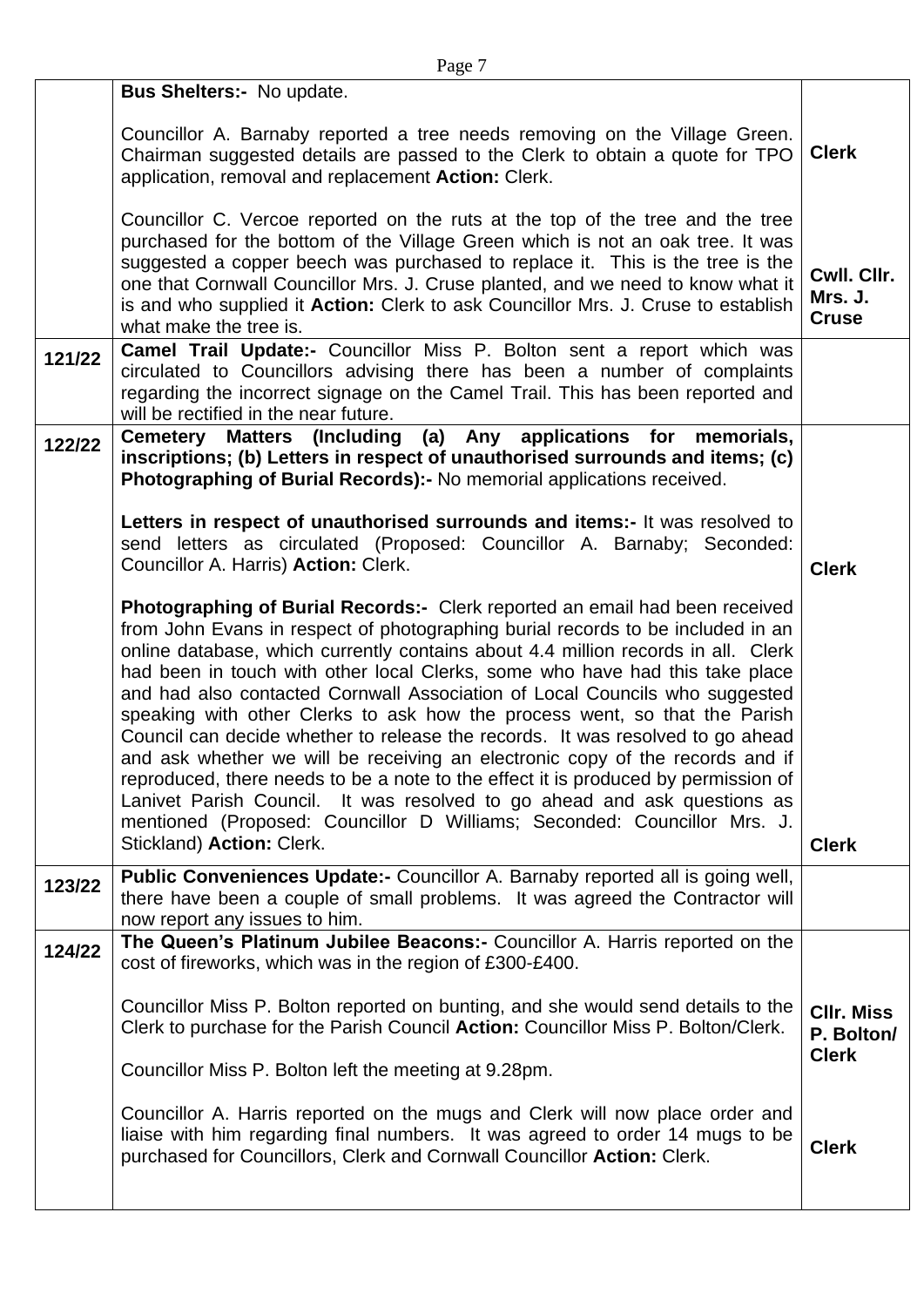|        | Next Jubilee Meeting will be held on the 24 May 2022 in the Community Hall. He<br>then proceeded to go through the events. The lighting of the Beacon and<br>fireworks. It was agreed to leave fireworks on this occasion due to cost and<br>health and safety issues.                                                                                                                                                                                                                                                                                                                                                                                                                                                                                                                                                                                                                                                                                                                                                                                                                                                                                                                                                                                                                                                                                                                                                                                                                                                                                                                                                                                                                                                                                                                                                                                                                                                                                                                                                                                                                                                                               |              |
|--------|------------------------------------------------------------------------------------------------------------------------------------------------------------------------------------------------------------------------------------------------------------------------------------------------------------------------------------------------------------------------------------------------------------------------------------------------------------------------------------------------------------------------------------------------------------------------------------------------------------------------------------------------------------------------------------------------------------------------------------------------------------------------------------------------------------------------------------------------------------------------------------------------------------------------------------------------------------------------------------------------------------------------------------------------------------------------------------------------------------------------------------------------------------------------------------------------------------------------------------------------------------------------------------------------------------------------------------------------------------------------------------------------------------------------------------------------------------------------------------------------------------------------------------------------------------------------------------------------------------------------------------------------------------------------------------------------------------------------------------------------------------------------------------------------------------------------------------------------------------------------------------------------------------------------------------------------------------------------------------------------------------------------------------------------------------------------------------------------------------------------------------------------------|--------------|
|        | Chairman queried how we would present mugs to the schools. Councillor A.<br>Harris reported all we can do is take to the school for them to distribute amongst                                                                                                                                                                                                                                                                                                                                                                                                                                                                                                                                                                                                                                                                                                                                                                                                                                                                                                                                                                                                                                                                                                                                                                                                                                                                                                                                                                                                                                                                                                                                                                                                                                                                                                                                                                                                                                                                                                                                                                                       |              |
|        | the children or Councillors volunteers to go into the School and present the cases<br>of mugs to the Head Teacher to be included in the village newsletters. Chairman                                                                                                                                                                                                                                                                                                                                                                                                                                                                                                                                                                                                                                                                                                                                                                                                                                                                                                                                                                                                                                                                                                                                                                                                                                                                                                                                                                                                                                                                                                                                                                                                                                                                                                                                                                                                                                                                                                                                                                                |              |
|        | agreed he would be more than happy to liaise with the Head Teacher to present.                                                                                                                                                                                                                                                                                                                                                                                                                                                                                                                                                                                                                                                                                                                                                                                                                                                                                                                                                                                                                                                                                                                                                                                                                                                                                                                                                                                                                                                                                                                                                                                                                                                                                                                                                                                                                                                                                                                                                                                                                                                                       |              |
| 125/22 | Lanivet Parish Historic Buildings (Including (a) Lanivet & District Under<br>Fives Church Hall and proposals; (b) Nanstallon Chapel Update):-                                                                                                                                                                                                                                                                                                                                                                                                                                                                                                                                                                                                                                                                                                                                                                                                                                                                                                                                                                                                                                                                                                                                                                                                                                                                                                                                                                                                                                                                                                                                                                                                                                                                                                                                                                                                                                                                                                                                                                                                        |              |
|        | Nanstallon Chapel Update:- Councillor Miss P. Bolton reported an update on<br>the Nanstallon Chapel - This was recently posted on Facebook by the Chapel<br>Committee - We have communicated to the Local Methodist Circuit that we as a<br>village would like to acquire the Chapel for use as a community hall. The local<br>Methodist Circuit have held many meetings and obtained a valuation report on<br>the methods and value of any disposal. To date they have only responded to us<br>verbally, indicating that locally they are supportive of our request. It is, however,<br>not totally the Local Circuits decision, as they have to send a report on their<br>decisions to the Methodist HQ in Manchester. The latest information is that this<br>has been done and they are hoping that Manchester will approve disposal by the<br>Local Circuit, possibly within 6 weeks. In order to safeguard the village acquiring<br>the Chapel we have applied to have the building designated as a community<br>asset, thus if approved preventing its sale for housing for a period of time. We<br>may also need to formalise the permissive right of way through the Chapel<br>grounds from Institute Hill to Chapel Road. In order to do this, we will need<br>written statements from users indicating it's use for 20 years. We are now at a<br>stage where we feel another Village meeting is necessary to fully update the<br>Villagers and to confirm their desire and commitment to acquire the Chapel and<br>set up a Charitable Incorporated Organisation [CIO] with Trustees, Members and<br>Committee to proceed to the next stage. We will, therefore, be holding a Village<br>meeting at 7pm on Tuesday 3rd of May in St Stephens Church (as this is the only<br>venue big enough to hold a large number of people). Please find time to attend<br>and have your say. This may be our only chance of acquiring the Chapel for the<br>benefit of the Village. Interim Community Hall Group. Please pass this<br>information on to anyone not on Facebook. Notices will be posted on the notice<br>boards and in the bus shelter. |              |
| 126/22 | <b>Community Task Force:-</b> Councillor A. Harris reported years ago there were<br>people in the parish that would carry out different jobs. There are small works that<br>are required with the community, and he would like to find a way of going out to                                                                                                                                                                                                                                                                                                                                                                                                                                                                                                                                                                                                                                                                                                                                                                                                                                                                                                                                                                                                                                                                                                                                                                                                                                                                                                                                                                                                                                                                                                                                                                                                                                                                                                                                                                                                                                                                                         |              |
|        | the parish and see if anyone was interested in starting a small community project.<br>It was agreed to keep on the next agenda <b>Action:</b> Clerk.                                                                                                                                                                                                                                                                                                                                                                                                                                                                                                                                                                                                                                                                                                                                                                                                                                                                                                                                                                                                                                                                                                                                                                                                                                                                                                                                                                                                                                                                                                                                                                                                                                                                                                                                                                                                                                                                                                                                                                                                 | <b>Clerk</b> |
| 127/22 | Newsletter Reports/Parish Council Website:- Clerk reported Facebook and the<br>Website continue to be updated monthly. Chairman reported the newsletter has<br>gone out recently.                                                                                                                                                                                                                                                                                                                                                                                                                                                                                                                                                                                                                                                                                                                                                                                                                                                                                                                                                                                                                                                                                                                                                                                                                                                                                                                                                                                                                                                                                                                                                                                                                                                                                                                                                                                                                                                                                                                                                                    |              |
| 128/22 | <b>Correspondence:-</b><br>1. Cornwall Council – Town & Parish Council Newsletter – 6th May 2022<br>2. NALC - Events - Fighting Climate Change<br>3. CALC - NALC Direct Funding Survey                                                                                                                                                                                                                                                                                                                                                                                                                                                                                                                                                                                                                                                                                                                                                                                                                                                                                                                                                                                                                                                                                                                                                                                                                                                                                                                                                                                                                                                                                                                                                                                                                                                                                                                                                                                                                                                                                                                                                               |              |
|        | 4. CALC - Smaller Councils Policy Issues Consultation<br>5. CALC - Teams Meeting: Cornwall Council restructure, business and budget                                                                                                                                                                                                                                                                                                                                                                                                                                                                                                                                                                                                                                                                                                                                                                                                                                                                                                                                                                                                                                                                                                                                                                                                                                                                                                                                                                                                                                                                                                                                                                                                                                                                                                                                                                                                                                                                                                                                                                                                                  |              |